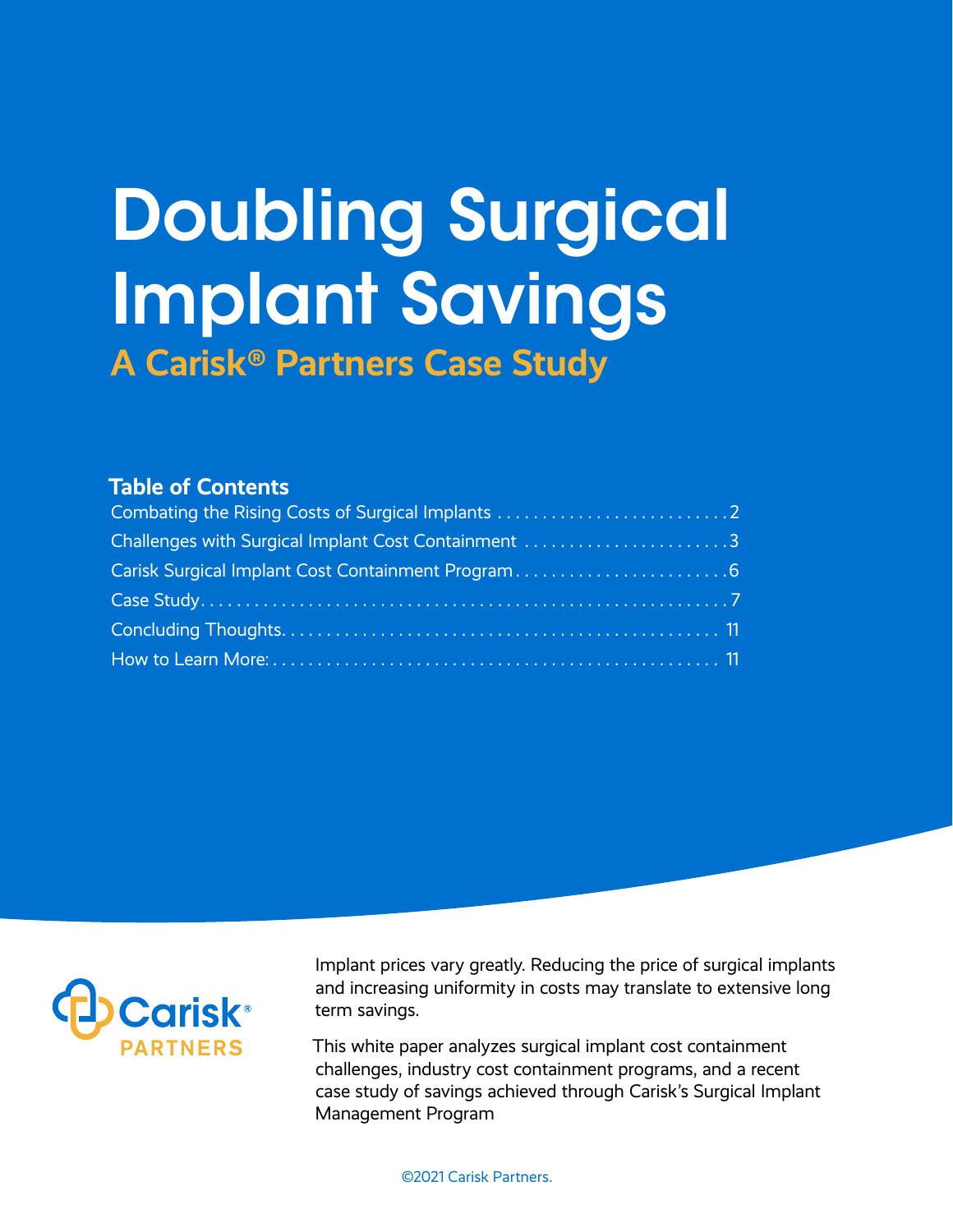# <span id="page-1-0"></span>Doubling Surgical Implant Savings **A Carisk® Partners Case Study**

Combating the Rising Costs of Surgical Implants

About 1.62 million instrumented spinal procedures are performed yearly<sup>1</sup> and can be extremely costly. According to the [American](https://www.aaos.org/globalassets/registries/3.10.20_improving-spine-care-with-the-american-spine-registry.pdf)  Spine Registry<sup>2</sup>, the fastest growing spine surgery in the past ten years was the lumbar spinal fusion surgery. It can cost anywhere from \$60,000 to \$110,000.

One of the largest costs in spine surgeries is surgical implants. The [Global Spine Journal](https://www.ncbi.nlm.nih.gov/pmc/articles/PMC6963351/) notes that surgical implants contribute most to the direct cost for instrumented fusions<sup>3</sup>. In addition to the high prices of spinal surgeries, there are other factors that can impact the cost of surgical implants. Variation in cost can be driven by something as simple as the instrument a surgeon chooses to use during a procedure. What hospital a patient chooses can also factor into cost, as some hospitals pay different prices for the same implants.

Implant prices can also vary due to manufacturer negotiated purchasing agreements coupled with limited awareness of true cost. Reducing the price of surgical implants and increasing uniformity in costs may translate to extensive long term savings.

Common injuries in workers' compensation already require procedures associated with higher costs. How can workers' compensation payers save client money while also getting patients the surgical implants they need?

The following analyzes surgical implant cost containment challenges, industry cost containment programs, and a recent case study of savings achieved through Carisk's Surgical Implant Management Program.

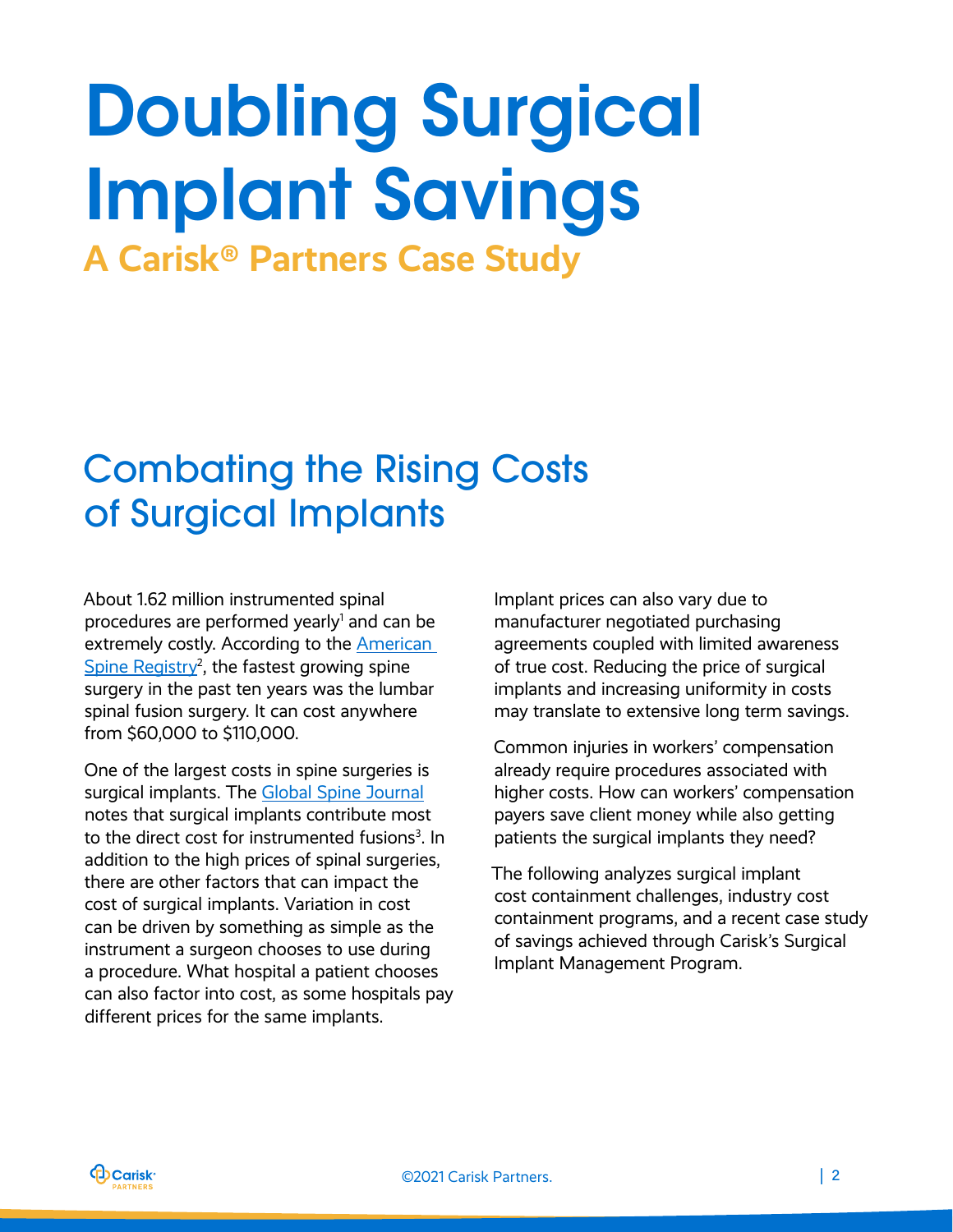# <span id="page-2-0"></span>Challenges with Surgical Implant Cost Containment

The cost of a surgical implant alone can be the largest expense associated with a surgical procedure. Surgical implants account for a large share of total cost and reimbursements to healthcare facilities. However, the true cost of surgical implants billed to the insurance carrier by the healthcare provider vary widely  $-$  even for the same implant.



*Some of the challenges for insurance carriers in evaluating surgical claims and predicting amounts needed for reserves include:*

- **Provider, vendor, and facility:** There can be negotiated contracts between implant vendors, healthcare providers, and facilities that cause medically unnecessary price increases. For example, hospitals generally have stronger purchasing power in comparison to ambulatory surgery centers.
- **Unpublished costs and pricing limits**  can blind negotiations between insurance companies, hospitals, and manufacturers.
- **State-by-state guidelines:** Some states are attempting to gain control of workers' compensation surgical implant costs in claims, however, there are still a variety of coverage and reimbursement strategies utilized.

Hospital rates for outpatient surgery paid by workers' compensation vary significantly across states. States with fixed fee schedules have lower surgery costs for injured workers. Hospital payments vary significantly across states and can also vary in the difference between average workers' comp payments and Medicare rates. In workers' compensation, the required paperwork and the manner in which a claim is administered can be different.

• **Complex and varied supply chain:** Variable markups and widely inconsistent provider billing practices make identifying and containing the costs of surgical implants challenging. The result is a wide range for the amounts billed on the same implants to the insurance carriers.

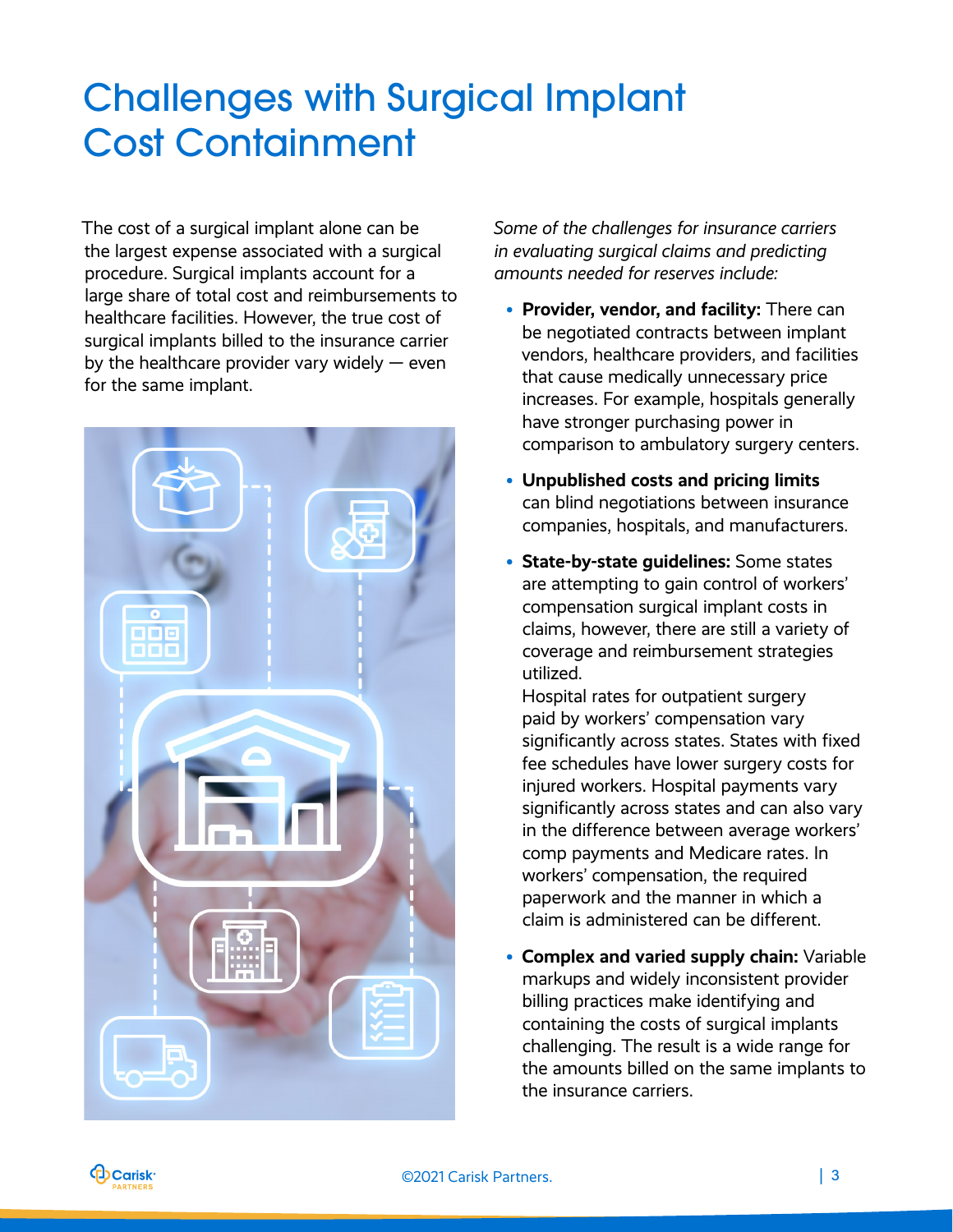## **Common Red Flags Identified Through Data Analysis**

While most physicians and facilities work ethically to submit accurate claims, organizations must still protect themselves from engaging in abusive practices and violations. The CMS (Centers for Medicare & Medicaid Services) defines types of improper payment under its Fraud, Waste and Abuse program.

In workers' compensation, each state has its own oversight body that sets rules and regulations. The required paperwork and the manner in which a claim is administered can be different. In recent years, the workers' comp industry has seen a shift to cost containment programs offering bill review, denial, and appeal negotiations.

| <b>Improper Payment Types</b>         |                                                                                                                                                                                                 |                                                                                                                                       |                                                                                                                                                                                                                                                                                            |  |  |  |
|---------------------------------------|-------------------------------------------------------------------------------------------------------------------------------------------------------------------------------------------------|---------------------------------------------------------------------------------------------------------------------------------------|--------------------------------------------------------------------------------------------------------------------------------------------------------------------------------------------------------------------------------------------------------------------------------------------|--|--|--|
| <b>Error</b><br>(Mistake)             | <b>Waste</b><br>(Inefficiencies)                                                                                                                                                                | <b>Abuse</b><br>(Bending the Rules)                                                                                                   | <b>Fraud</b><br>(Intentional Deception)                                                                                                                                                                                                                                                    |  |  |  |
| Mistakes made or<br>incorrect coding. | Inappropriate utilization<br>and/or inefficient use<br>of resources resulting in<br>waste.<br>Medically unnecessary<br>service or supply<br>Inappropriate or<br>inefficient use of<br>resources | Bending the rules.<br>Improper billing practices<br>such as misuse of codes<br>Upcoding and<br>unbundling<br><b>Excessive Charges</b> | Intentional deception.<br>Billing for services and/<br>or supplies that were not<br>provided<br>The majority of providers<br>and suppliers<br>are honest and want<br>to do the right thing,<br>however, billing for<br>services or supplies<br>that were not provided<br>results in fraud. |  |  |  |

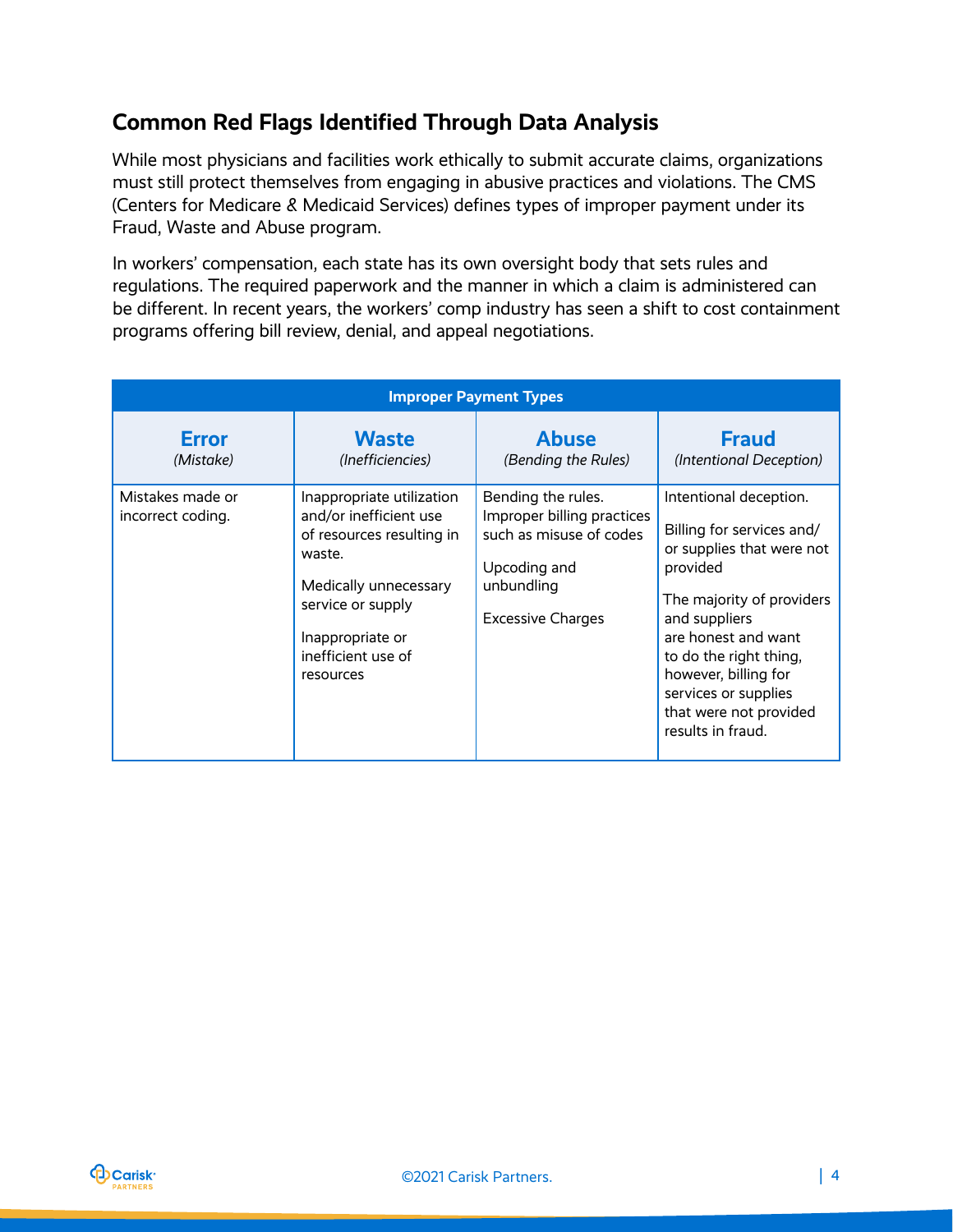### **Limited Knowledge**

According to a study in [Clinical](https://journals.lww.com/clinorthop/Fulltext/2013/06000/Orthopaedic_Surgeons_Frequently_Underestimate_the.3.aspx)  [Orthopaedics and Related Research](https://journals.lww.com/clinorthop/Fulltext/2013/06000/Orthopaedic_Surgeons_Frequently_Underestimate_the.3.aspx) 

[Journal](https://journals.lww.com/clinorthop/Fulltext/2013/06000/Orthopaedic_Surgeons_Frequently_Underestimate_the.3.aspx)<sup>4</sup>, more than 1/2 of orthopedic doctors responded to a survey on implantable medical devices, and rated their knowledge as poor. The study continues on to mention that orthopedic surgeons' knowledge of surgical material price can be crucial to cost containment.

#### [Medical Cost Reimbursement](https://www.leg.mn.gov/docs/2014/mandated/140040.pdf)<sup>5</sup> in

Minnesota's Workers' Compensation System noted that hospitals generally refused to give information about markedup surgical implants. The documentation provided from insurance companies indicates mark-ups of up to 500%.

The documentation provided from insurance companies indicates mark-ups of up to 500%.

### **Cost Containment Programs Differ Greatly in Their Approaches**

Traditionally, workers' compensation payers go through rounds of denials and appeals in an effort to reduce costs. Standard business practices vary among service providers. From negotiation to claimed data-driven solutions, there is a varied level of cost savings.

Recently, some workers' comp service providers have questioned if a bottom-up versus a top-down approach would yield better savings in comparison to standard industry tactics. However, keep in mind that quantitative analysis is only one part of the equation. A combination of best practices includes data analysis from leading sources and a transparent analytical review of each individual case. This method may provide the most accurate pricing for surgical implant devices and provide 100% indemnification for cost savings.

Recently, Carisk examined claims and savings achieved for a top 5 national payer. Carisk had the opportunity to compare their results with the payer client to that of the previous vendor.

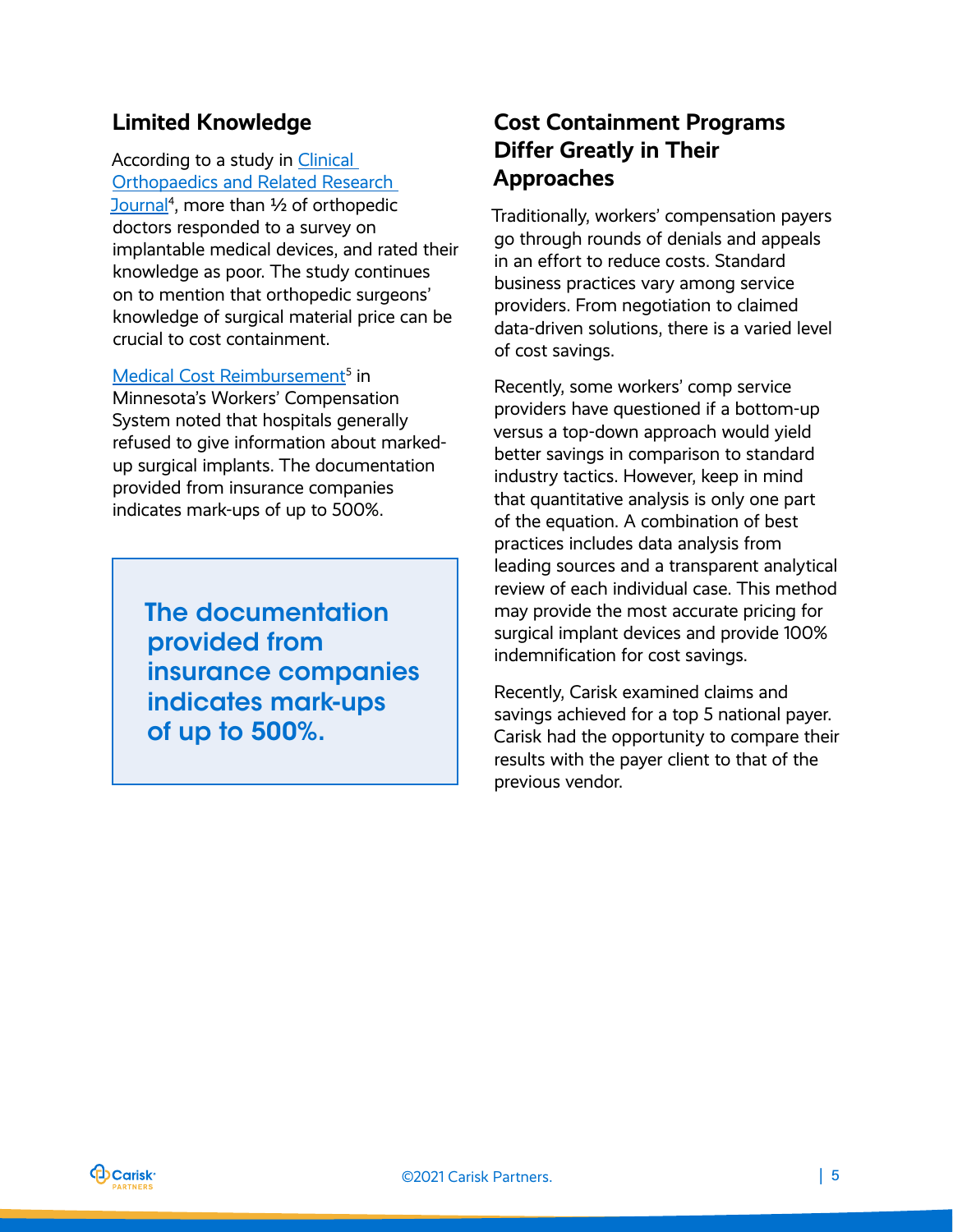# <span id="page-5-0"></span>Carisk Surgical Implant Cost Containment Program

**In one spine related surgery with total implant charges of \$172,263, a Carisk client saved \$48,000 in surgical implants in comparison to savings achieved with their previous vendor.** 

72% reduction in total bill charges

Carisk takes a detailed

approach to cost containment. Utilizing a combination of best practices, Carisk provides for the most accurate way to maximize savings on surgical implant devices. Carisk best practices includes data analysis from leading sources, and research/analysis of state-level guidelines and benchmarks.

### **Overview of Services**

#### **Implant Related Cost Benchmarking Program Benefits**

Carisk has access to real-time data of over 115 million claims lines and over \$40 billion in charges from payers, ASOs, and EOBs. Additionally, Carisk's database access includes over 1.5 million unique device and serial number specific implants, over 4 million price points, and vendor/reporting facility data.

#### **What is the Carisk approach?**

Carisk takes an in-depth approach to surgical implant claim review, ensuring each individual bill receives maximum savings. With exclusive access to a proprietary database and a unique network of medical implant manufacturer resources, Carisk performs forensic analysis. Offering a white glove service level approach, the Carisk program ensures accuracy in bill review providing easily defensible repricing.

Combining over 10 years of claims, medical review, and underwriting experience, the Carisk approach keeps in mind challenges surgical implant cost containment faces. It includes jurisdictional and state-level fee schedule expertise while navigating guideline complexities. Fraud, waste and abuse forensic auditing is utilized to ensure ethical compliance. Carisk monitors provider billing trends, like consistent overcharging or abuse triggers.

Additionally, the Carisk approach can predict implant cost pre-surgery for real-time cost validation. Carisk provides cost transparency with provider and facility, and has a <1% provider push back rate.

#### **Carisk's Surgical Implant Management Program:**

- Detailed forensic analysis with white glove service level
- Proprietary Database
- Network of Medical Implant Manufacturer Resources
- Expertise in Fee Schedule and guideline application
- Fraud, waste and abuse analysis
- Provider billing trend monitoring
- Predict implant costs pre-surgery
- <1% provider push back rate

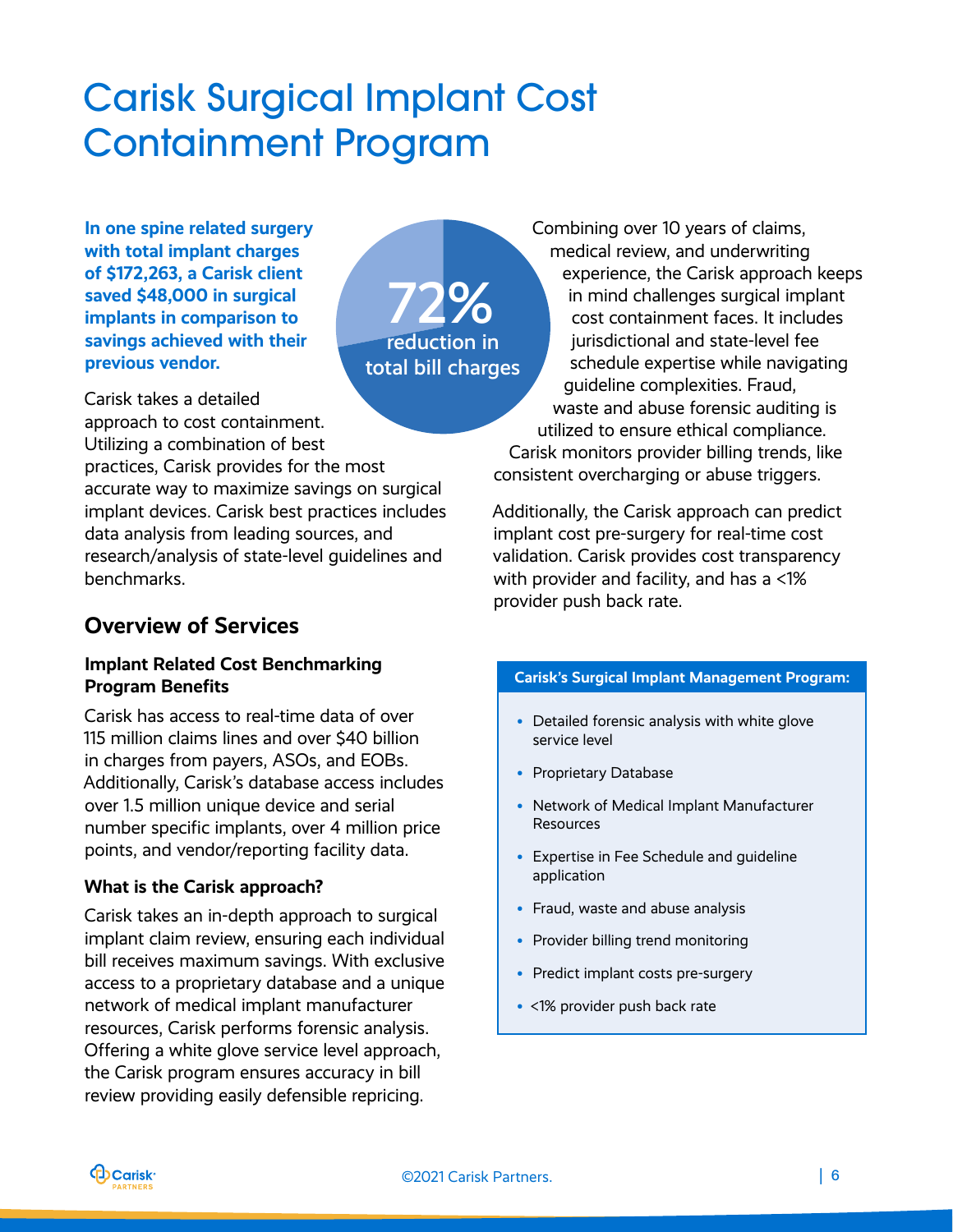# <span id="page-6-0"></span>Case Study

### **72% Reduction in Total Bill Charges for Spinal Cord Stimulation Procedure**

Recently, Carisk analyzed savings achieved with their surgical implant management program for a top 5 national payer.

SCS is typically used after non-surgical pain treatment has failed to provide sufficient relief. SCS can improve overall quality of life by improving sleep and reducing the need for pain medicine. Spinal cord stimulators require two procedures to test and implant the device: the trial and the implantation. A SCS allows patients to send electrical impulses using a remote control when they feel pain. In this case, a SCS and generator are implanted.

Total implant charges billed in this specific case were \$172,000. After Carisk performed a forensic audit of the provider submitted charges, it was determined the allowable charges should be \$47,500. This reflects an overall reduction of \$124,700 —which is 72% savings of total implant charges.

Through analysis and benchmark review of each line item, Carisk was able to achieve specific savings per CPT code itemized as follows. For CPT code 63685-RT which represents the insertion/replacement of the spinal neurostimulator pulse generator/ receiver, the Carisk recommended allowance was \$5,229.64— reflecting a 94% reduction of \$74,955.53 from the provider billing of \$80,185.17.

CPT code 63655 represents charges associated with a laminectomy for the implantation of neurostimulator electrodes and plate/paddle. Carisk determined a recommended allowance of \$11,499.88—representing a 78% reduction — from \$52,078.11 in provider billed charges to \$11,499.88. That is a \$40,578.23 savings.

CPT code L8687 illustrates an implantable neurostimulator pulse generator. This bill shows provider billed charges of \$40,000. Carisk recommended allowance after review was \$30,820—reflecting a 23% savings of \$9,180.

| Date of<br><b>Service</b> | <b>Revenue</b><br>Code | <b>CPT</b><br>Code | <b>Implant</b><br><b>Description</b>     | <b>QTY</b> | <b>Provider</b><br><b>Billed</b><br><b>Charges</b> | <b>Bill Review</b><br>Allowed | <b>Carisk</b><br><b>Reduction</b> | <b>Recommended</b><br><b>Allowance</b> |
|---------------------------|------------------------|--------------------|------------------------------------------|------------|----------------------------------------------------|-------------------------------|-----------------------------------|----------------------------------------|
| 10/16/2019                | 490                    | 63685-RT           | INSRT/REDO<br>SPINE N GENER              |            | \$80,185.17                                        | \$80,185.17                   | \$74,955.53                       | \$5,299.64                             |
| 10/16/2019                | 490                    | 63655              | Implant<br><b>NeuroElectrodes</b>        |            | \$52,078.11                                        | \$52,078.11                   | \$40,578.23                       | \$11,499.88                            |
| 10/26/2019                | 278                    | L8687              | <b>IMPLTNROSTM</b><br><b>PLS GEN DUA</b> |            | \$40,000.00                                        | \$40,000.00                   | \$9,180.00                        | \$30,820.00                            |
|                           |                        |                    | <b>Totals</b>                            | 3          | \$172,263.28                                       | \$172,263.28                  | \$124,713.76                      | \$47,549.52                            |

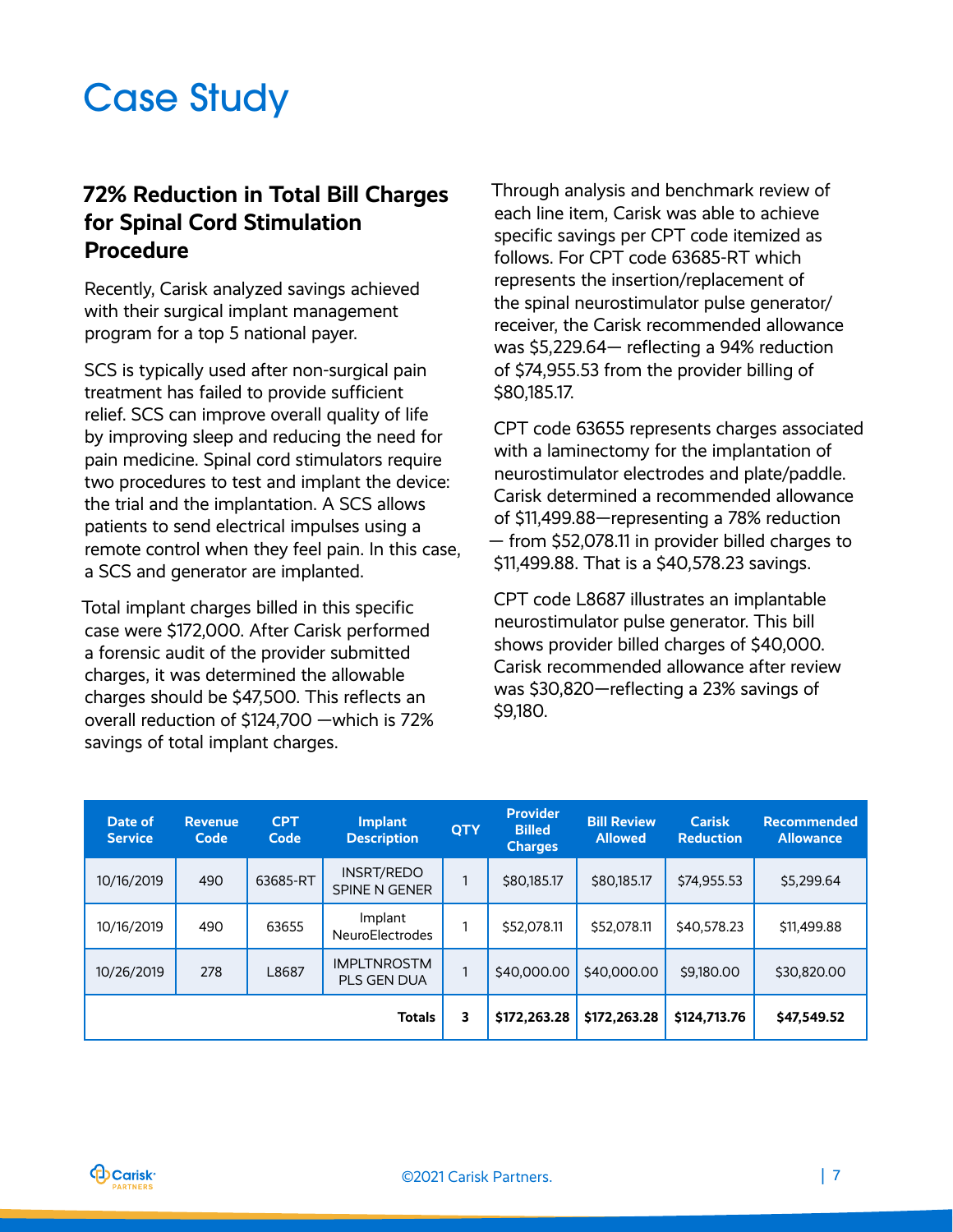# **Overall Reduction in Surgical Implant Costs—2019 vs. 2020**

Carisk examined total cost savings achieved with their Surgical Implant Management Program in comparison to the payer's prior vendor results from 2019.

In 2020, Carisk was able to review over 1,000 total surgical implant bills between the months of January and October. The bills totaled almost \$14 million dollars in total billed implant charges. In 2019, the prior vendor had reviewed 777 bills totaling over \$11 million dollars in total billed implant charges between the months of January and December.



### **Total Surgical Implant Saving—2019 vs. 2020**



When analyzing total savings for all bills, Carisk saved \$9.7M out of a total \$13.9M in billed implant charges. This translates to 70% savings for the client as of October 2020. The previous vendor saved the client \$3.9M in total billed implant charges for the full calendar year reflecting a 35% total savings for the prior vendor.

Carisk saved over \$5.8M more in total savings for the client in comparison to the prior vendor's results from 2019. When compared to the prior vendor's full calendar year of 2019, Carisk obtained more than double the total savings through October of 2020.

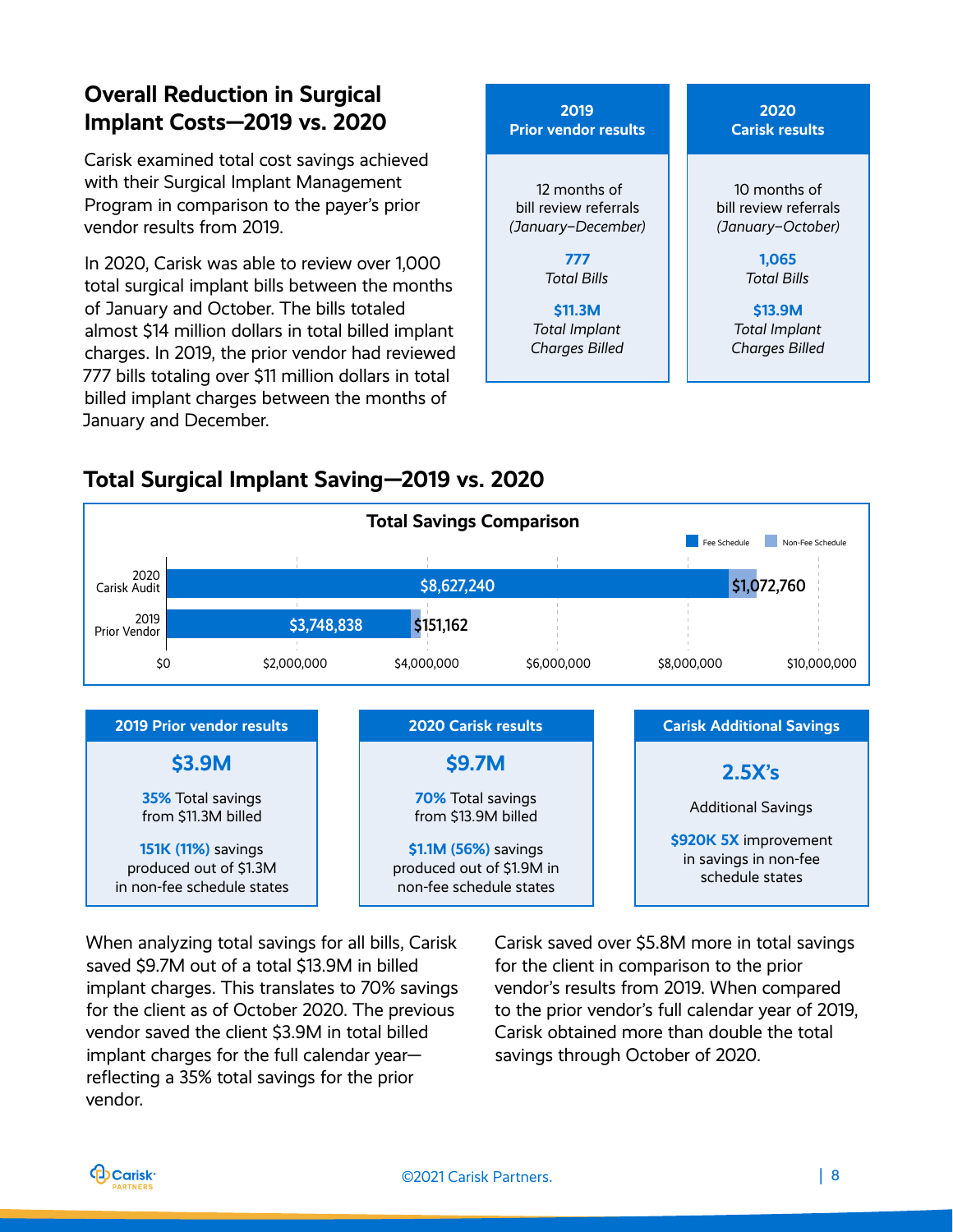For non-fee schedule states, Carisk achieved a savings of \$1.1M out of \$1.9M total charges billed, which is over 50% savings. That's \$920,000—which is a five times improvement in savings for non-fee schedule states compared to previous vendor. It's typical for implant review programs to save money for the client according to the fee schedule, however Carisk engages in further forensic auditing to analyze ways to save further under it.

Overall, the savings achieved with the Carisk program demonstrate the value of a comprehensive solution that works in allowing for appropriate implant reimbursement — providing significant savings to the client.

### **Carisk Achieved a 73% Improvement in Per-Bill Saving**

Carisk's average savings per bill is \$9,152 compared to \$5,047 with the 2019 prior vendor. That's an average difference of over \$4,000 per bill reflecting 44% improvement in savings per bill on average.

Since averages include some outliers, this case study has also calculated the median savings per bill. Carisk demonstrated median savings of \$2,341 per bill in comparison to \$632 in prior vendor savings. That reflects a median of 73% savings improvement with the Carisk Surgical Implant Management Program.

While the median saving per bill is \$2,341, analyzing the data further illustrated that over 50% of the bills reviewed by Carisk achieved over \$2,000 in savings. 2019 prior vendor results showed 35% of bills reviewed obtaining over \$2,000 savings.

Carisk provides savings in 95% of total bills reviewed. That means that almost all the bills touched through the Carisk process have achieved some level of savings. With the prior vendor, 64% of total bills showed savings.



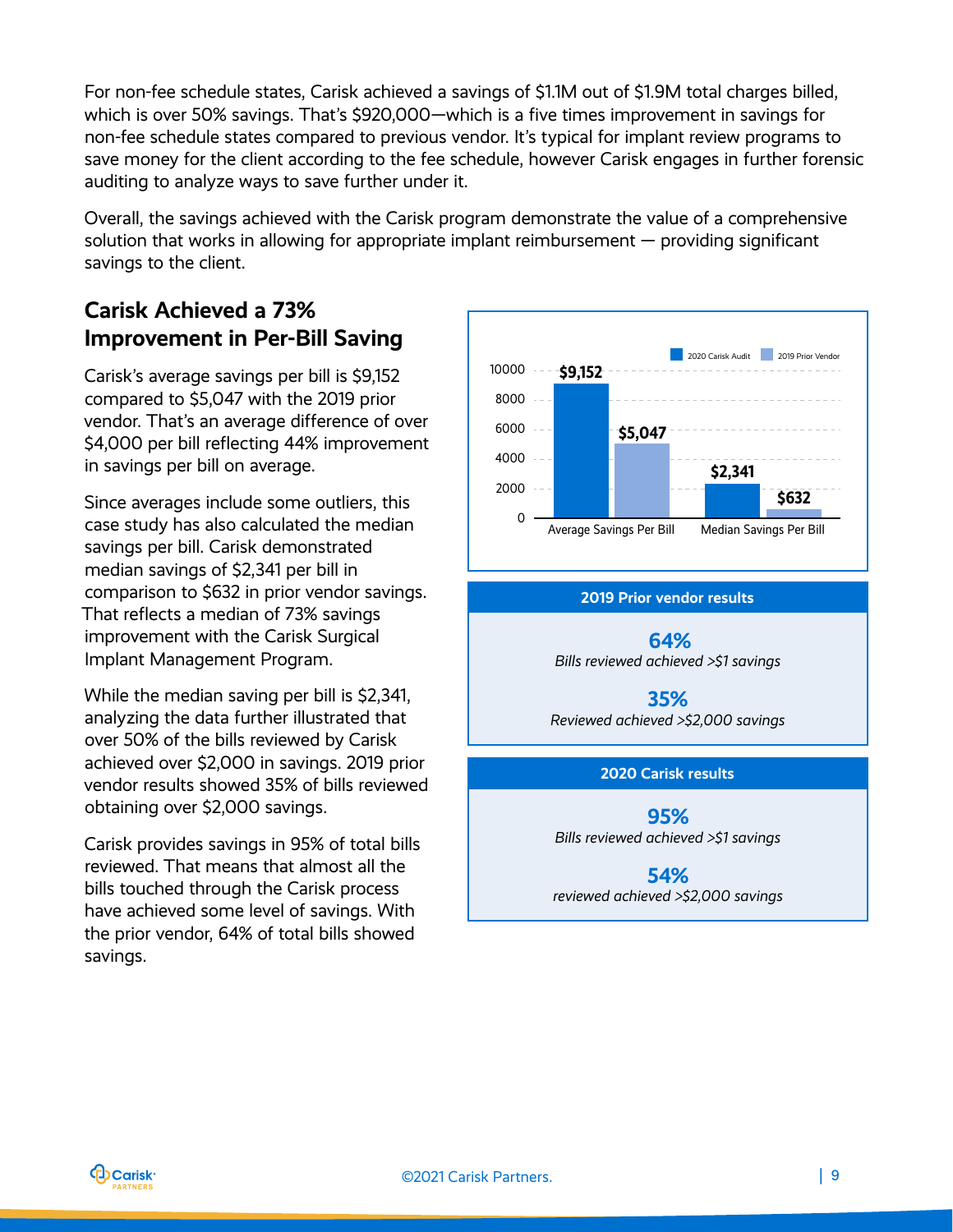## **Carisk Savings Achieved in 2020 vs. 2019 Prior vendor — Four Key Body Part Groups**

|                    | <b>2019 Prior Vendor</b><br><b>Average Savings</b> | 2020 Carisk<br><b>Average Savings</b> | <b>Average Savings</b><br><b>Difference</b> | <b>Average Savings</b><br><b>Percentage Difference</b> |
|--------------------|----------------------------------------------------|---------------------------------------|---------------------------------------------|--------------------------------------------------------|
| Spine              | \$14,692                                           | \$31,223                              | \$16,531                                    | 53%                                                    |
| Ankle and foot     | \$2,050                                            | \$8,143                               | \$6,093                                     | 75%                                                    |
| Knee and lower leg | \$3,699                                            | \$8,564                               | \$4,865                                     | 57%                                                    |
| Elbow and Forearm  | \$2,126                                            | \$5,042                               | \$2,916                                     | 58%                                                    |

Workers' compensation sees a multitude of injuries in these four body groups. This case study included an analysis of surgical implant savings by body part.

Upon examining the data for spine-related surgeries, Carisk is able to achieve over \$30,000 average savings per bill in comparison to \$14,000 savings achieved by the prior vendor. That's an average difference of \$16,531 per bill. For ankle and foot related

surgeries, Carisk saved an average of \$8,143 per bill. That's almost four times an increase in comparison to the prior vendor savings of \$2,050. For knee and lower leg related surgeries, Carisk saved \$8,564 – more than doubling average savings in comparison to prior vendor savings of \$3,699. For the elbow and forearm related surgeries, Carisk saved the client \$5,042 on average – more than doubling savings over the prior vendor.

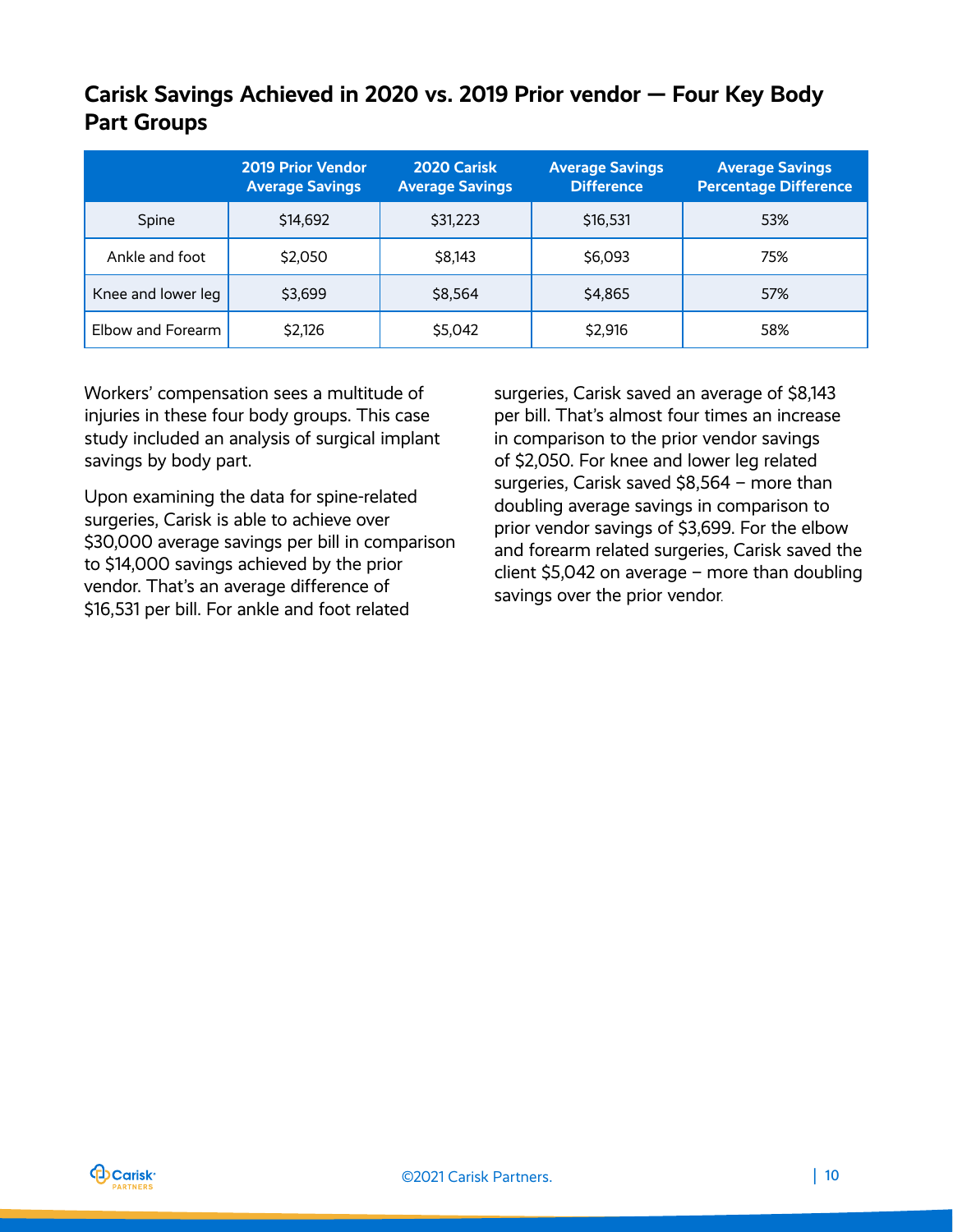# <span id="page-10-0"></span>Concluding Thoughts

In order to achieve maximum savings for surgical implants, a through understanding of the intricacies of supply chain is necessary. This includes manufacturer negotiated costs, detailed and itemized forensic analysis by CPT code combined with an expertise in understanding fee schedule and guideline application. As demonstrated in the case study, Carisk commits to exceeding service level expectations and delivering significant savings its clients are due, while fairly compensating the facility and provider for implant-related costs.

The Carisk Surgical Implant Management Program delivered over \$5.8M in total implant savings from January - October 2020, and those savings continue to grow.

# How to Learn More:

To learn more about how Carisk can help you improve savings on your implant-related costs, contact Tom Downey at: [Thomas.Downey@CariskPartners.com](mailto:Thomas.Downey@CariskPartners.com) or by phone at (732) 809-2672.